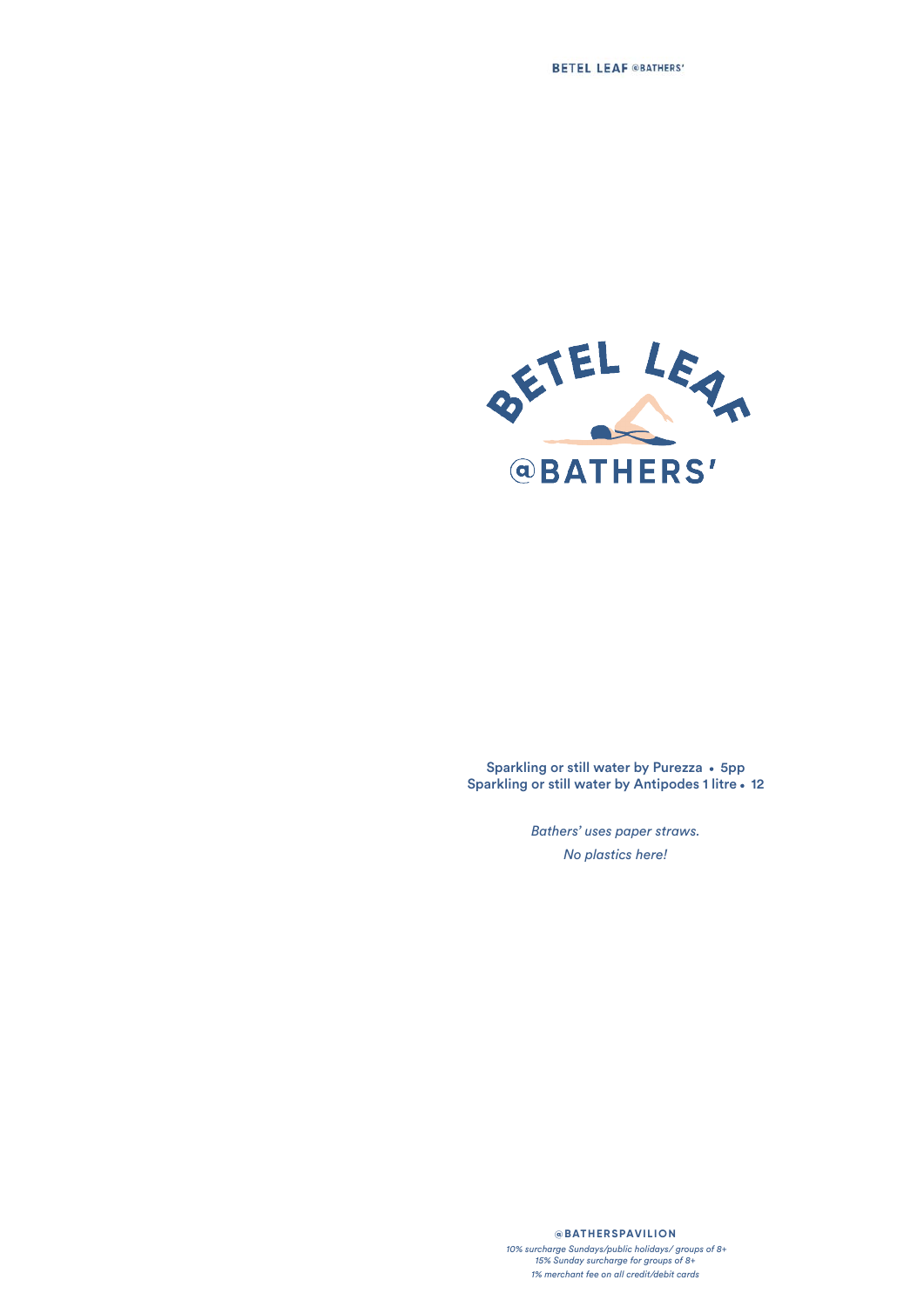## **COCKTAILS**

| <b>Raspberry &amp; Coconut</b><br>coconut tequila, vodka, raspberry,<br>lime, pineapple      | 21 | <b>Forest Spritz</b><br>monkey 47 sloe gin, creme de cassis,<br>lemon, thyme, prosecco | 19 |
|----------------------------------------------------------------------------------------------|----|----------------------------------------------------------------------------------------|----|
| <b>Kaffir Lime Margarita</b><br>kaffir lime infused tequila, lime juice,<br>cointreau, agave | 21 | <b>Lemongrass Mojito</b><br>rum, lime, mint, lemongrass                                |    |

### **MOCKTAILS**

Peach Ice Tea 12 *earl grey tea, peach, lemon*

Passionfruit Twist 12 *passionfruit, pineapple, lime, lemonade*



# **NON ALCOHOLIC**

| <b>Negroni</b>                                                                       | 14 | G & T                                                         | 14 |
|--------------------------------------------------------------------------------------|----|---------------------------------------------------------------|----|
| Lyre's Dry London Spirit, Lyre's Italian<br>Orange, Lyre's Vermouth Rosso,<br>orange |    | Lyre's Dry London Spirit, pink<br>grapefruit, rosemary, tonic |    |
| <b>Espresso martini</b>                                                              | 14 |                                                               |    |
| Lyre's coffee liqueur, Lyre's white cane<br>spirit, espresso, vanilla                |    |                                                               |    |

### **BEER & CIDER**

| <b>Sydney Beer Company Lager, Mascot, NSW</b>        | 12                |
|------------------------------------------------------|-------------------|
| Lord Nelson Three Sheets Pale Ale, The Rocks, Sydney | 12                |
| Singha Pale Ale, Thailand                            | $12 \overline{ }$ |
| Asahi Super Dry lager, Japan                         | $12 \overline{ }$ |
| <b>Sydney Apple Cider, Surry Hills, NSW</b>          | 12                |
| Frank's Cherry & Pear Cider, Franklin, Tasmania      | 12                |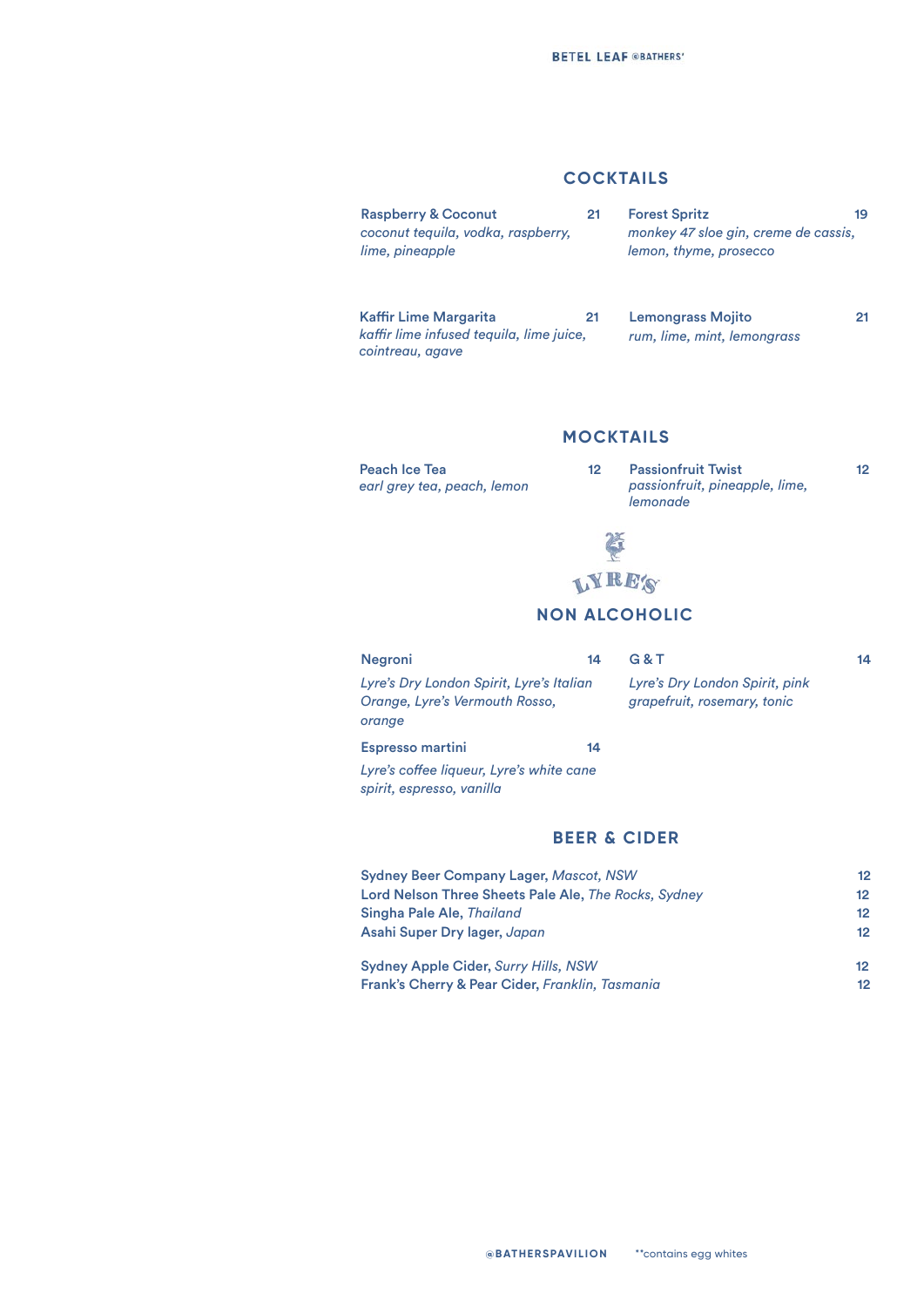$\overline{\bullet}$ 

# NV Tar & Roses *Prosecco* 14 75 King Valley, Victoria NV Quartz Reef "Méthode Traditionnelle" Brut 19 19 98 Pipers River, Tasmania NV Louis Roederer *Collection* 27 160 Reims, France NV Veuve Clicquot *Brut* • 135 Reims, France **CHAMPAGNE / SPARKLING**

# **WHITE** 2021 Rockbare The Clare *Riesling* • 66 Clare Valley, South Australia 2021 Shaw + Smith *Riesling* 17 84 Adelaide Hills, South Australia 2018 Trimbach Sélection de Vieilles Vignes *Riesling* • 119 Alsace, France 2021 Black Cottage *Sauvignon Blanc* 14 68 Marlborough, New Zealand 2020 Yabby Lake *Pinot Gris* 18 89 Mornington Peninsula, Victoria 2018 Domaines Schlumberger *Gewürztraminer* 21 120 Alsace, France 2019 La Crema Monterey *Chardonnay* 19 93 California, USA 2018 Domaine Jean Dauvissat Père & Fils *Chardonnay* 26 126 Chablis, Burgundy, France 2021 Margan *Chardonnay* •65 Hunter Valley, New South Wales

## Full Restaurant wine list available on request

**@BATHERSPAVILION**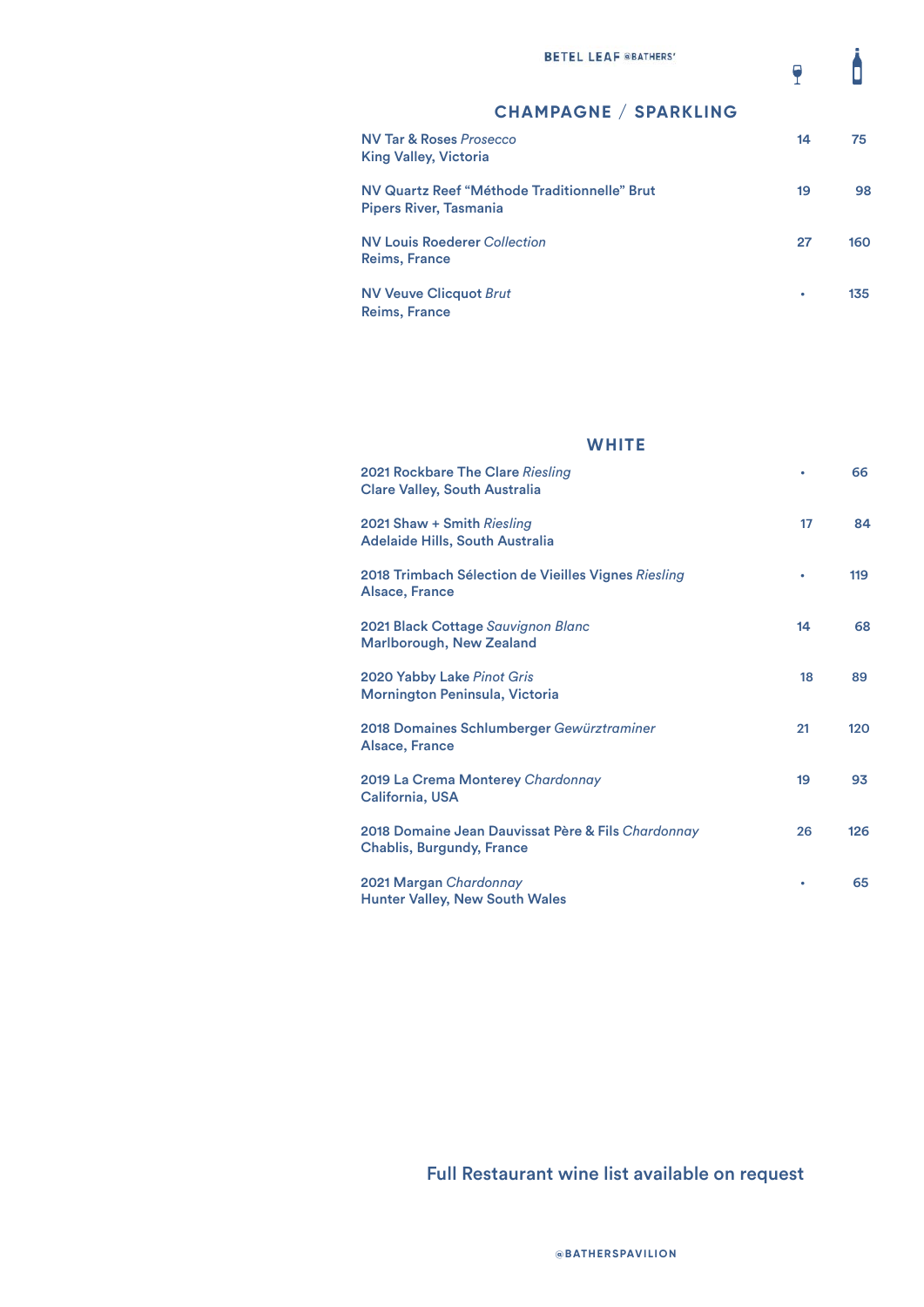Ô

 $\overline{P}$ 

| <b>ROSÉ</b>                                                                            |    |     |
|----------------------------------------------------------------------------------------|----|-----|
| <b>2021 Head H Series</b><br><b>Barossa Valley, South Australia</b>                    | 13 | 64  |
| <b>2021 Craggy Range</b><br><b>Hawkes Bay, New Zealand</b>                             |    | 94  |
| <b>2020 AIX</b><br><b>Aix En Provence, France</b>                                      | 19 | 89  |
| <b>RED</b>                                                                             |    |     |
| 2020 Nanny Goat Pinot Noir<br><b>Central Otago, New Zealand</b>                        | 19 | 97  |
| 2020 Parringa Estate Pinot Noir<br>Mornington Peninsula, Victoria                      |    | 79  |
| 2019 Burton McMahon Syme Pinot Noir<br>Yarra Valley, Victoria                          |    | 115 |
| 2020 Poliziano Chianti Sangiovese<br><b>Tuscany, Italy</b>                             | 16 | 76  |
| 2019 Shirvington X Row Grenache<br>McLaren Vale, South Australia                       |    | 71  |
| 2016 Château Maucamps Cabernet Sauvignon<br><b>Bordeaux, France</b>                    |    | 119 |
| 2017 Skillogalee The Cabernets Cabernet Malbec<br><b>Clare Valley, South Australia</b> | 17 | 79  |
| 2020 Two Hands 'Gnarly Dudes' Shiraz<br><b>Barossa Valley, South Australia</b>         | 17 | 79  |
| 2019 First Creek Winemaker Range Shiraz<br><b>Hunter Valley, New South Wales</b>       |    | 115 |
| 2017 Mount Horrocks Nero D'Avola<br><b>Clare Valley, South Australia</b>               |    | 89  |

Full Restaurant wine list available on request